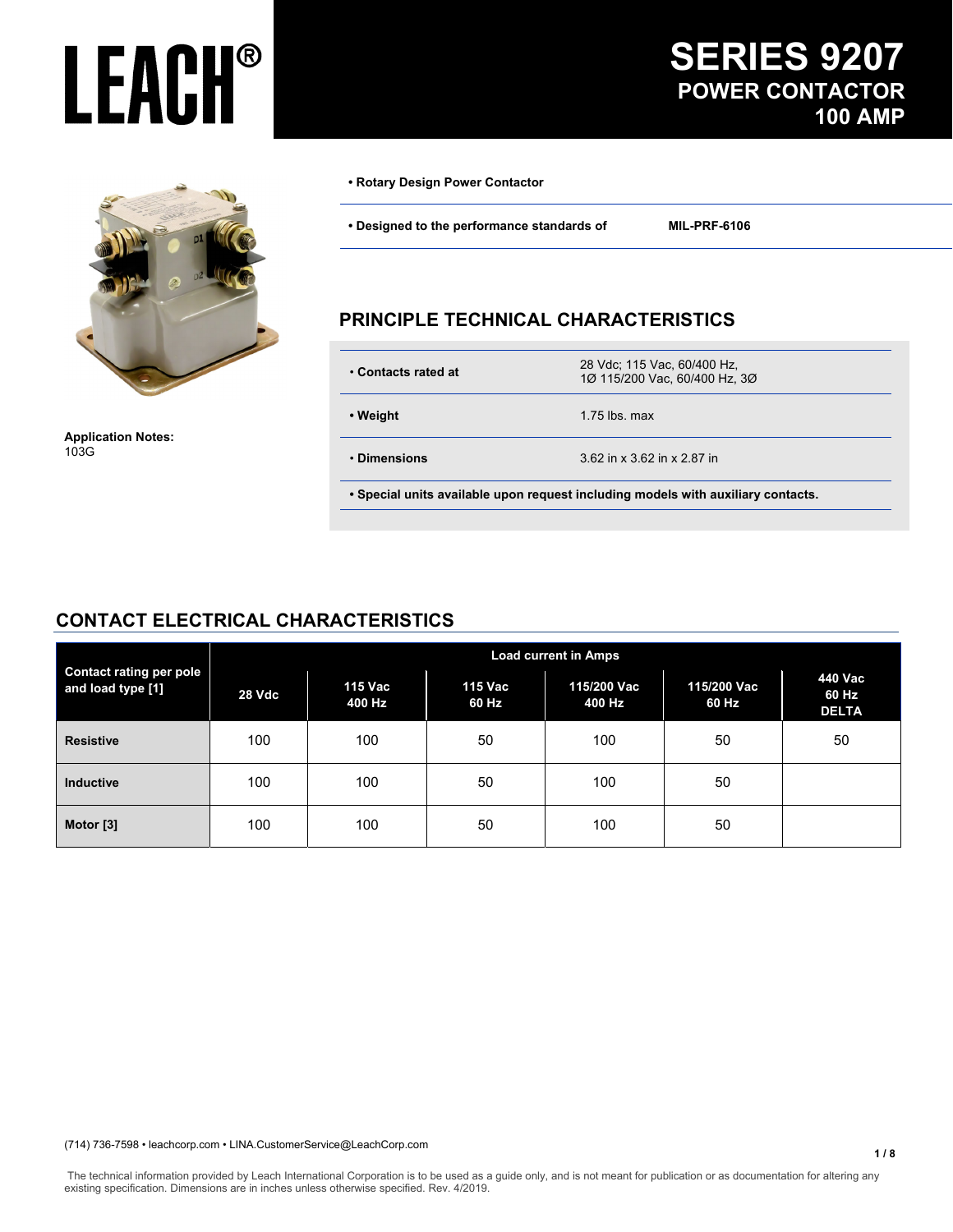### **COIL CHARACTERISTICS (Vdc)**

| <b>CODE</b>                         | Vdc  | 115 Vac 400 Hz           | 115 Vac 60 Hz |
|-------------------------------------|------|--------------------------|---------------|
| Nominal operating voltage           | 28   | 115                      | 115           |
| <b>Maximum operating voltage</b>    | 29   | 124                      | 124           |
| Pick-up voltage, max                | 18   | 95                       | 95            |
| Drop-out voltage, max               |      | 35                       | 30            |
| Coil resistance ohms ±10% at +25° C | 44.5 | $\overline{\phantom{a}}$ | -             |
| Coil current max. mA at +25° C      | -    | 200                      | 200           |

### **GENERAL CHARACTERISTICS**

| Temperature range                                     | -55 $^{\circ}$ C to +85 $^{\circ}$ C |
|-------------------------------------------------------|--------------------------------------|
| Minimum operating cycles (life) at rated load         | 50,000                               |
| Minimum operating cycles (life) at 25% rated load     | 100,000                              |
| Dielectric strength at sea level                      |                                      |
| All circuits to ground and circuit to circuit         | 1,500 Vrms                           |
| Coil to ground                                        | 1,250 Vrms                           |
| Dielectric strength at altitude 50,000 ft.            | 500 Vrms                             |
| Insulation resistance (at 500 Vdc) minimum            | 100 M $\Omega$ min                   |
| Sinusoidal vibration (55-500 Hz)                      | 10G                                  |
| Shock (6-9 millisecond duration)                      | 50G                                  |
| Maximum contact opening time under shock or vibration | $2 \mu s$                            |
| Operate time at nominal voltage                       |                                      |
| <b>DC</b>                                             | 30 ms max                            |
| Release time at nominal voltage                       |                                      |
| <b>DC</b>                                             | 30 ms max                            |
| AC                                                    | 50 ms max                            |
| Weight, max.                                          | $1.75$ lb                            |

Unless otherwise noted, the specified temperature range applies to all relay characteristics.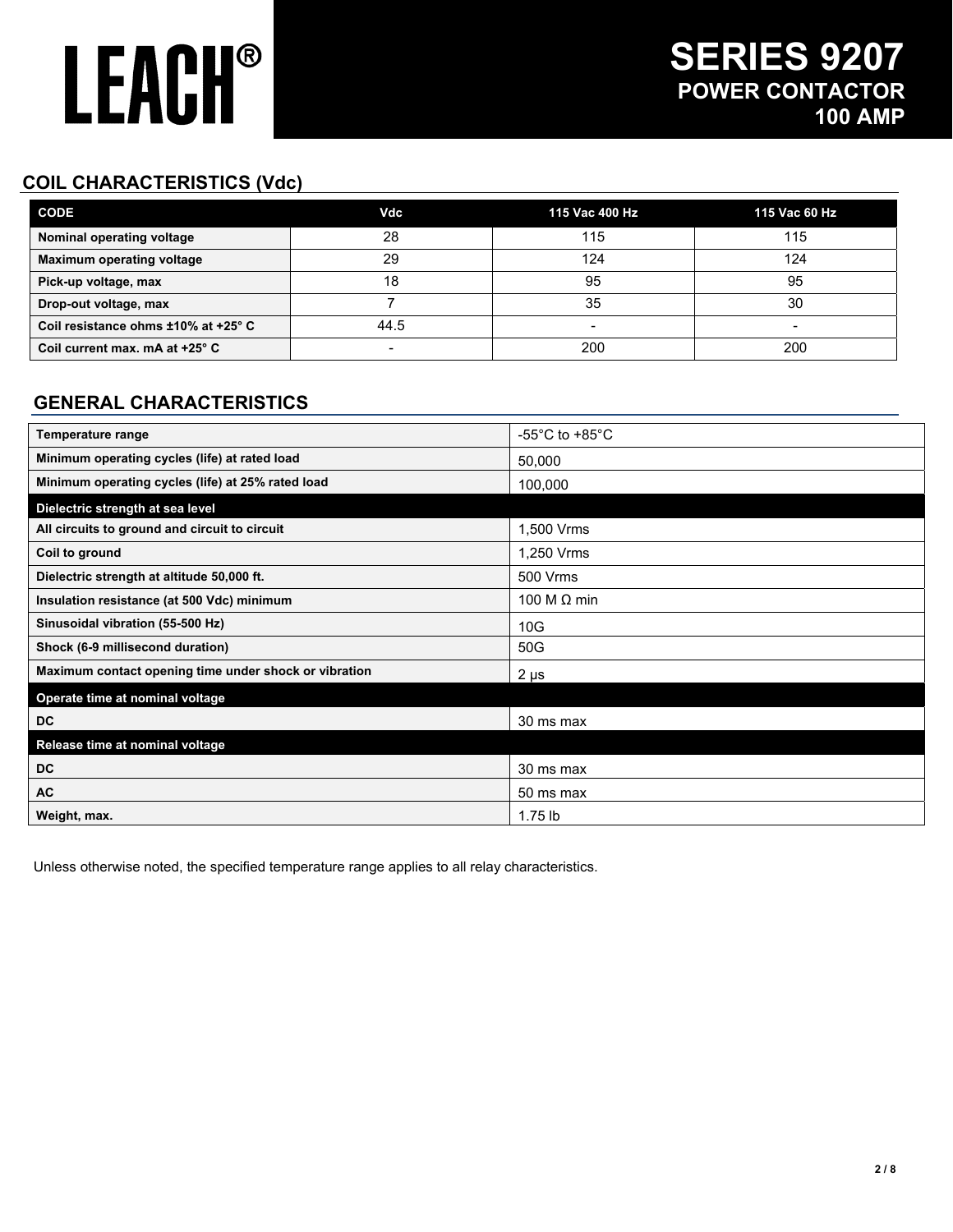#### **RELAY NUMBERING SYSTEM**

| <b>STANDARD ITEMS</b>       |                              |                             |                             |                                        |                             |            |
|-----------------------------|------------------------------|-----------------------------|-----------------------------|----------------------------------------|-----------------------------|------------|
|                             | 28 VDC<br>115 VAC/400 Hz     |                             | 115 VAC/60 Hz               |                                        |                             |            |
| <b>LEACH PART NO.</b>       | <b>CONTACT CONF.</b>         | <b>LEACH PART NO.</b>       | <b>CONTACT CONF.</b>        | <b>LEACH PART NO.</b>                  | <b>CONTACT CONF.</b>        |            |
| 9207-3731                   | 3 PST-DM<br>1 PST-N.O. AUX   | 9207                        | 3 PST-DM<br>1 PST-N.O. AUX  | 9207-4990                              | 3 PST-DM                    |            |
| 9207-8053                   | 2 PDT-DB-DM                  | 9207-3881                   | 3 PST-DM<br>1 PST-N.O. AUX  | 9207-10217                             | 2 PDT-DB-DM                 |            |
| 9207-10207                  | 3 PST-DM                     | 9207-4521                   | 3 PST-DM<br>1 PST-N.C. AUX  |                                        |                             |            |
|                             | <b>D.S.C.C. PART NO. [1]</b> |                             | <b>COIL VOLTAGE</b>         | <b>CONTACT</b><br><b>CONFIGURATION</b> | <b>LEACH PART NO.</b>       |            |
|                             | 84192-001                    |                             | 28 VDC                      | 3 PST-DM                               | 9207-10332                  |            |
|                             | 84192-002                    |                             | 115 VAC 60 Hz               | 3 PST-DM                               | 9207-10333                  |            |
|                             | 84192-003                    |                             | 28 VDC                      | 3 PST-DM;<br>1 PST-N.O. Aux            | 9207-10334                  |            |
| 84192-004<br>115 VAC 60 Hz  |                              | 3 PST-DM;<br>1 PST-N.O. Aux | 9207-10335                  |                                        |                             |            |
| 84192-005                   |                              | 115 VAC 60 Hz               |                             | 2 PDT-DB-DM                            | 9207-10336                  |            |
| 28 VDC<br>84192-006         |                              |                             | 3 PST-DM;<br>1 PST-N.C. AUX | 9207-10337                             |                             |            |
| 28 VDC<br>84192-007         |                              | 3 PST-DM                    | 9207-10338                  |                                        |                             |            |
|                             | 84192-008                    |                             | 28 VDC                      | 2 PDT-DB-DM                            | 9207-10339                  |            |
|                             | 28 VDC<br>84192-009          |                             |                             |                                        | 3 PST-DM;<br>1 PST-N.O. AUX | 9207-10340 |
| 28 VDC<br>84192-010         |                              | 3 PST-DM;<br>1 PST-N.C. AUX | 9207-10341                  |                                        |                             |            |
| 84192-011<br>115 VAC 400 Hz |                              |                             | 3 PST-DM                    | 9207-10342                             |                             |            |
| 84192-012<br>115 VAC 60 Hz  |                              |                             | 3 PST-DM;<br>1 PST-N.O. AUX | 9207-10343                             |                             |            |
|                             | 84192-013                    |                             | 115 VAC 400 Hz              |                                        | 9207-10344                  |            |
|                             | 84192-014                    | 115 VAC 400 Hz              |                             | 2 PDT-DB-DM                            | 9207-10345                  |            |
|                             | 84192-015                    |                             | 115 VAC 400 Hz              | 3 PST-DM;<br>1 PST-N.C. AUX            | 9207-10346                  |            |

#### **Notes**

[1] Defense Supply Center Columbus. [2] See page three and four for configurations and schematics.

[3] Motor load inrush limited to 400 Amp. [4] Contact factory for auxiliary contact ratings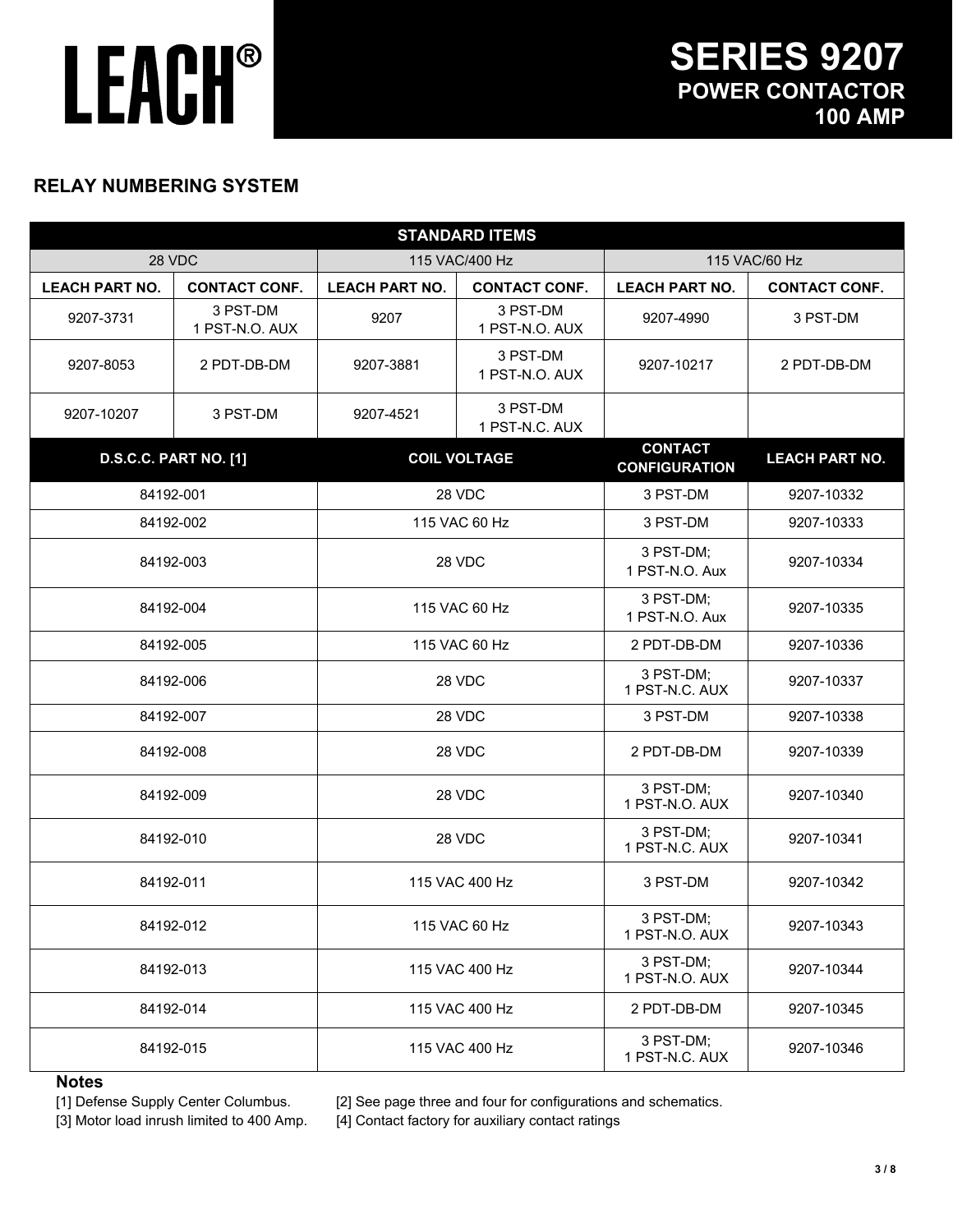### **SERIES 9207 POWER CONTACTOR 100 AMP**

### **CONFIGURATION**

Dimensions in inches

Tolerances, unless otherwise specified, XX ±.03; .XXX ±.010





| <b>Standard Terminal Hardware</b> | #8-32 UNC-2A Stud MS35649-282 Nut | #1/4-28 UNC-2A Stud    | MS35338-41 Lockwasher |
|-----------------------------------|-----------------------------------|------------------------|-----------------------|
| Per Applicable Stud               | MS35338-42 Lockwasher             | AN316-4R Nut           | AN960-6 Washer        |
|                                   | AN960-8L Washer                   | MS35338-44 Lockwasher  |                       |
|                                   |                                   | AN960-416L Flat Washer |                       |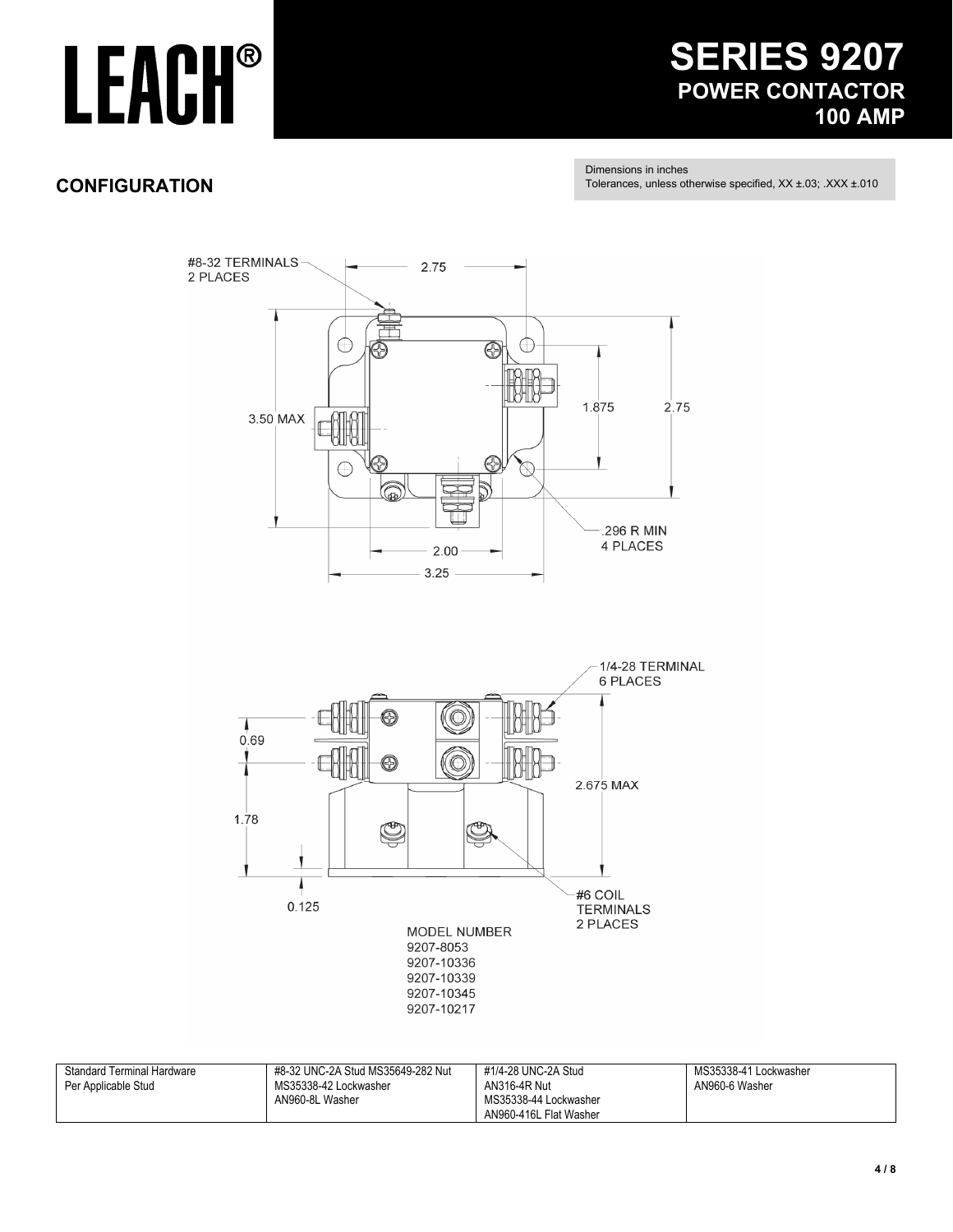### **SERIES 9207 POWER CONTACTOR 100 AMP**

Dimensions in inches Tolerances, unless otherwise specified, XX ±.03; .XXX ±.010

### **CONFIGURATION**



| <b>Standard Terminal Hardware</b> | #8-32 UNC-2A Stud MS35649-282 Nut | #1/4-28 UNC-2A Stud    | MS35338-41 Lockwasher |
|-----------------------------------|-----------------------------------|------------------------|-----------------------|
| Per Applicable Stud               | MS35338-42 Lockwasher             | AN316-4R Nut           | AN960-6 Washer        |
|                                   | AN960-8L Washer                   | MS35338-44 Lockwasher  |                       |
|                                   |                                   | AN960-416L Flat Washer |                       |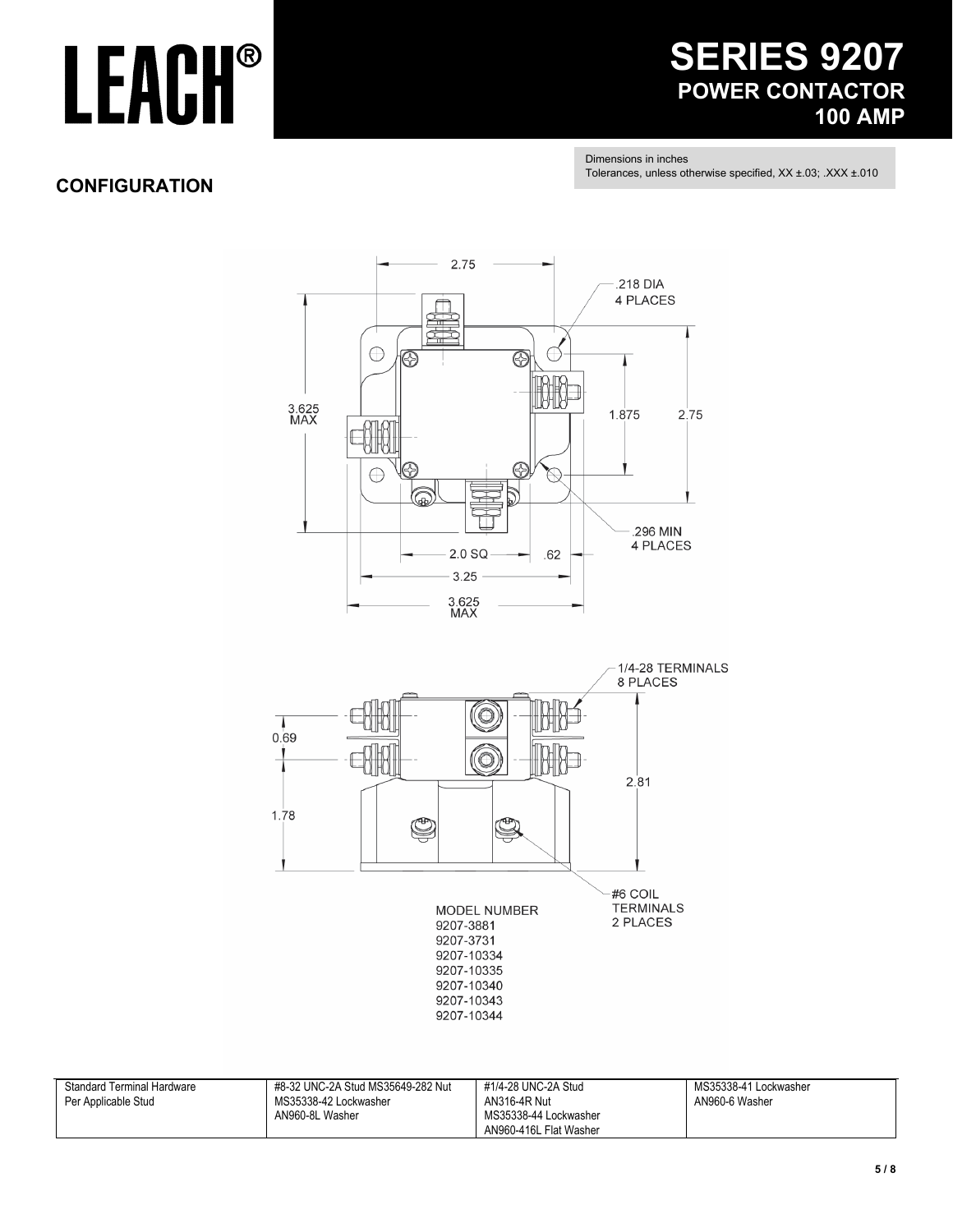### **SERIES 9207 POWER CONTACTOR 100 AMP**

Dimensions in inches Tolerances, unless otherwise specified, XX ±.03; .XXX ±.010

### **CONFIGURATION**



| <b>Standard Terminal Hardware</b> | #8-32 UNC-2A Stud MS35649-282 Nut | #1/4-28 UNC-2A Stud    | MS35338-41 Lockwasher |
|-----------------------------------|-----------------------------------|------------------------|-----------------------|
| Per Applicable Stud               | MS35338-42 Lockwasher             | AN316-4R Nut           | AN960-6 Washer        |
|                                   | AN960-8L Washer                   | MS35338-44 Lockwasher  |                       |
|                                   |                                   | AN960-416L Flat Washer |                       |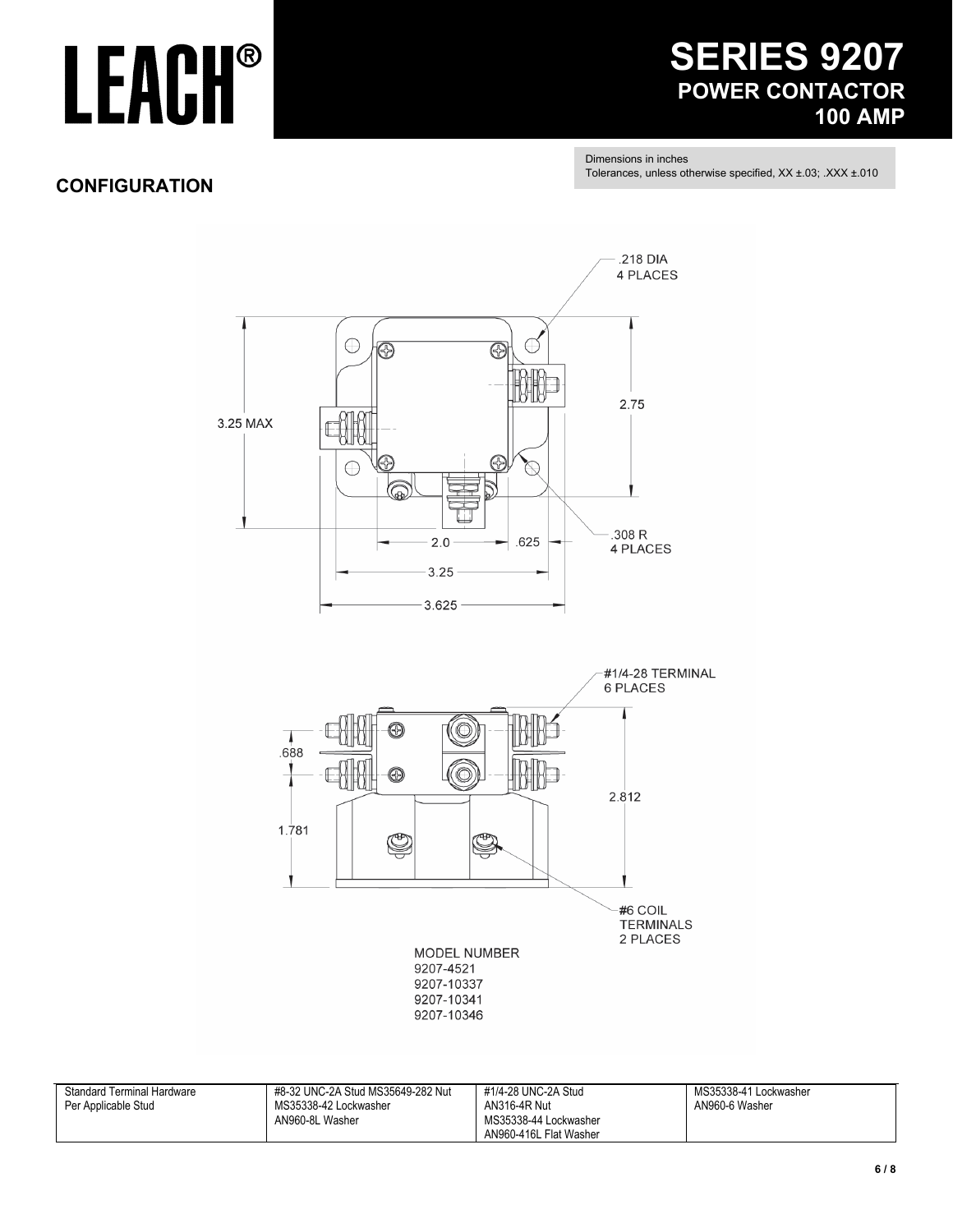### **SERIES 9207 POWER CONTACTOR 100 AMP**

Dimensions in inches Tolerances, unless otherwise specified, XX ±.03; .XXX ±.010

#### **CONFIGURATION**



| <b>Standard Terminal Hardware</b> | #8-32 UNC-2A Stud MS35649-282 Nut | #1/4-28 UNC-2A Stud    | MS35338-41 Lockwasher |
|-----------------------------------|-----------------------------------|------------------------|-----------------------|
| Per Applicable Stud               | MS35338-42 Lockwasher             | AN316-4R Nut           | AN960-6 Washer        |
|                                   | AN960-8L Washer                   | MS35338-44 Lockwasher  |                       |
|                                   |                                   | AN960-416L Flat Washer |                       |